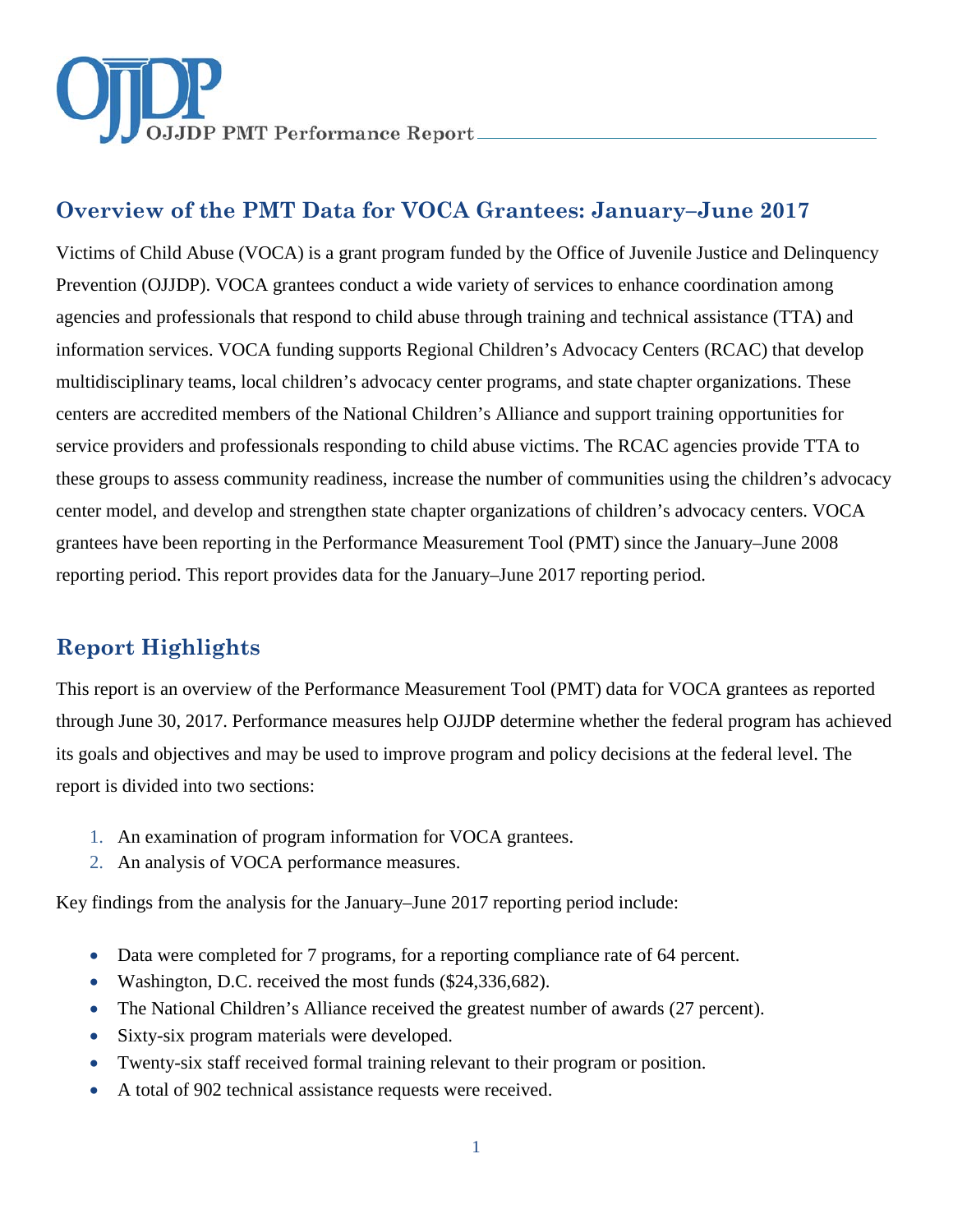## **1. Examination of Program Information**

The VOCA program grantees began reporting in the PMT in 2008. Grantees are required to report semiannually for each active federal award. Table 1, below, presents the reporting compliance rate of active federal awards since the July–December 2015 reporting period. Across the past four reporting periods, VOCA grantees have had an average compliance rate of 90 percent. However, during the January–June 2017 reporting period, grantees were 64 percent compliant on their PMT reporting requirement. Further examination is needed to understand what led to the decrease in reporting compliance during this reporting period.

|                              | <b>Status</b>      |             |                 |              |                |
|------------------------------|--------------------|-------------|-----------------|--------------|----------------|
| <b>Data Reporting Period</b> | <b>Not Started</b> | In Progress | <b>Complete</b> | <b>Total</b> | <b>Percent</b> |
| July-December 2015           | 0                  | 0           | 5               | 5            | 100%           |
| January-June 2016            | 0                  | 0           | 10              | 10           | $100\%$        |
| July-December 2016           | 0                  | 0           | 15              | 15           | 100%           |
| January-June 2017            | 4                  | 0           |                 | 11           | 64%            |
| Total                        |                    | ω           | 37              | 41           | 90%            |

**Table 1. Status of Active VOCA Grantee Reporting by Period: July 2015–June 2017**

In examining federal award amounts by state or district, Washington, D.C. received the most funds, followed by Alabama and Pennsylvania.<sup>[1](#page-1-0)</sup> Table 2 shows a comprehensive comparison of federal award amounts broken down by state or district.

| <b>State</b> | $\boldsymbol{N}$ | <b>Total Amount</b> |
|--------------|------------------|---------------------|
| DC.          | 3                | \$24,336,682        |
| <b>AL</b>    | 2                | \$3,105,000         |
| <b>PA</b>    | $\mathcal{P}$    | \$2,840,000         |
| CO           | 1                | \$1,590,000         |
| CA           | 1                | \$1,250,000         |
| <b>MN</b>    | 1                | \$1,250,000         |
| <b>SD</b>    |                  | \$344,107           |

**Table 2. Federal Award Amount by State or District (Dollars): January–June 2017**

<span id="page-1-0"></span> $\overline{a}$ <sup>1</sup> The federal award amounts represent the grant program for the life of the award, regardless of when it was awarded, and do not account for how much funding has been spent during the reporting period.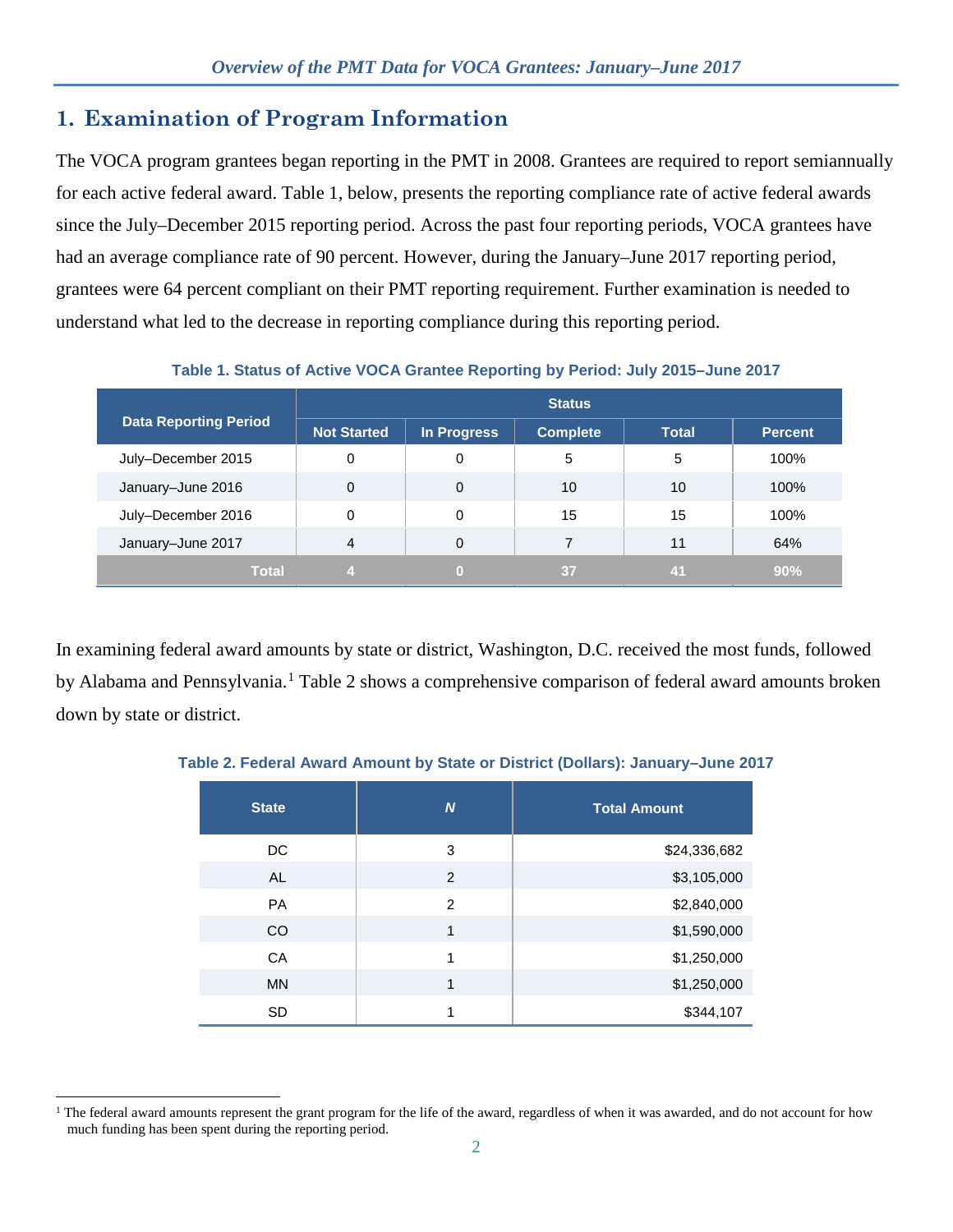## *1.1 Grantee Awards*

As figure 1, below, illustrates, the National Children's Alliance received the greatest number of awards (27 percent; *n* = 3), followed by the National Children's Advocacy Center (18 percent; *n* = 2), and the Philadelphia Children's Alliance (18 percent;  $n = 2$ ).



#### **Figure 1. Awards by Grantee: January–June 2017**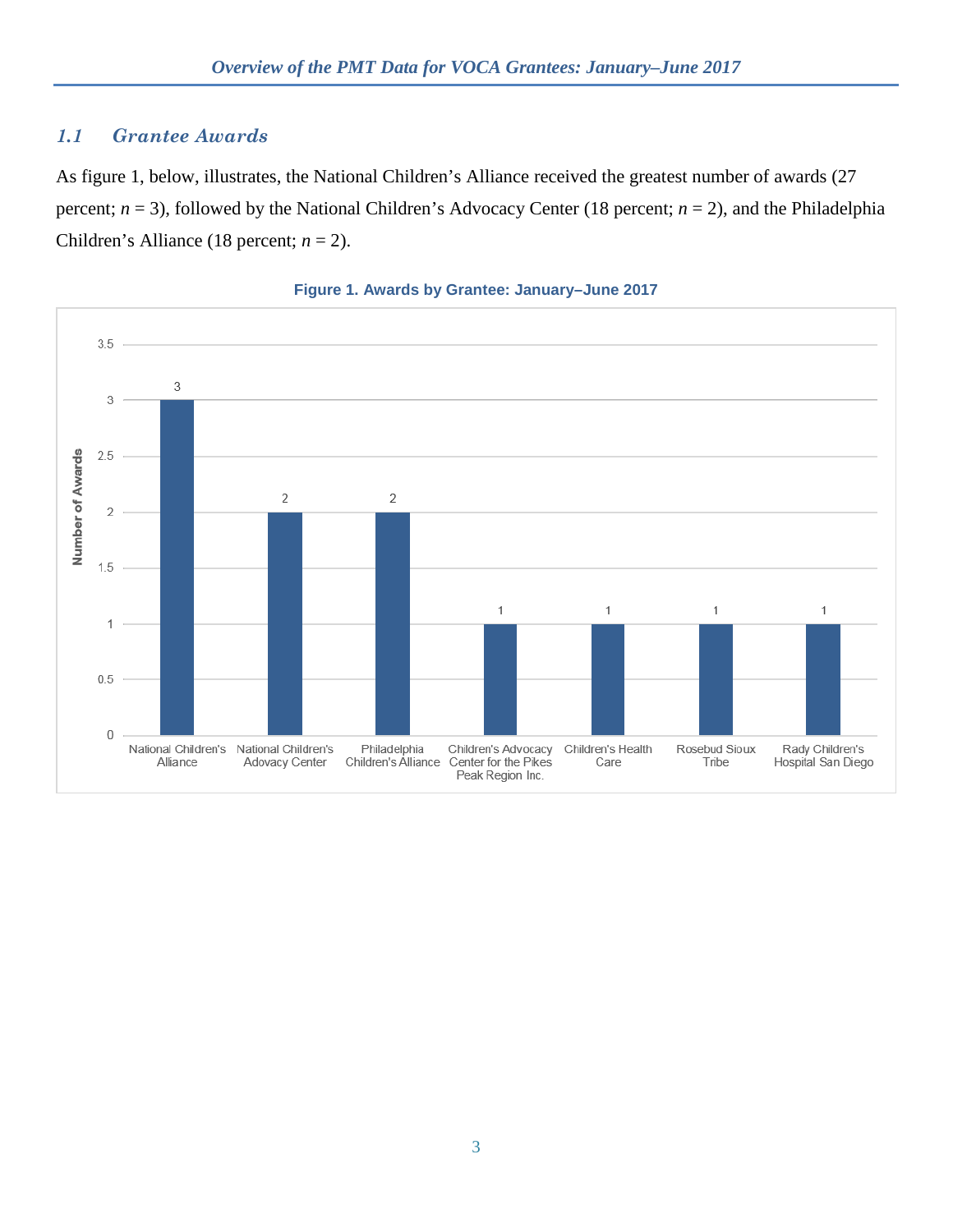## **2. Analysis of Performance Measures**

Tables 3–5, below, present the performance measures VOCA grantees reported in the PMT. Grantees reported on a number of measures related to enhancing existing justice system approaches and services for victims of child abuse through system planning activities, policy changes, training, and training and technical assistance (TTA). During the January–June 2017 reporting period, 198 system-planning activities were conducted. System planning activities could include creation of task forces or interagency committees, meetings that were held, and needs assessments that were undertaken (table 3).

| <b>Performance Indicator</b>                                     | <b>Total Number Reported</b> |
|------------------------------------------------------------------|------------------------------|
| Number of system-planning activities conducted                   | 198                          |
| Number of planning or training events held                       | 181                          |
| Number of program materials disseminated                         | 76                           |
| Number of program materials developed <sup>2</sup>               | 66                           |
| Number of other system-level improvement initiatives implemented | 36                           |
| Number of memoranda of understanding developed                   | 35                           |
| Number of publication resources developed <sup>3</sup>           | 12                           |
| Number of planning and coordination activities                   | 3                            |
| Number of program policies changed                               | 0                            |
| Number of program policies rescinded                             | 0                            |

#### **Table 3. System-Planning Measures Data: January–June 2017**

<span id="page-3-0"></span> $\overline{a}$ <sup>2</sup> Number of program materials developed includes the total number of program materials developed ( $n = 66$ ) and the number of program materials related to cultural or racial and ethnic diversity developed  $(n = 7)$ .

<span id="page-3-1"></span><sup>&</sup>lt;sup>3</sup> Number of publication resources developed includes the number of publication resources developed for tribally based multidisciplinary teams and children's advocacy centers  $(n = 0)$  and the number of publication resources developed for nontribal children's advocacy centers  $(n = 12)$ .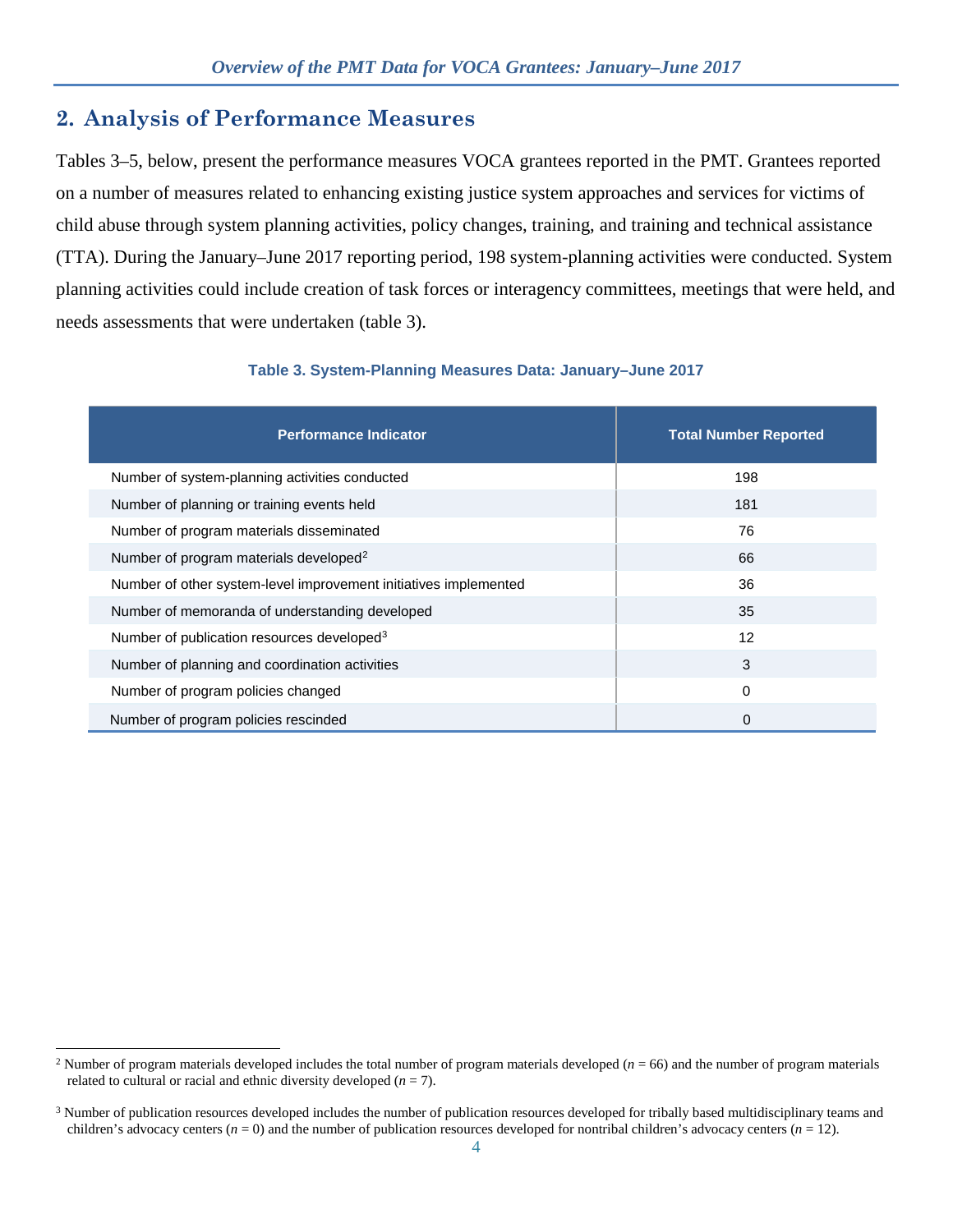Table 4 presents the VOCA training measures. During the January–June 2017 reporting period, a total of 26 staff, and 6,401 other relevant youth-serving professionals or community members were trained in program areas. A total of 2,878 training recipients completed surveys designed to understand if they demonstrated an increased knowledge of the program area post-training. Of the 2,878 participants who completed surveys, 99 percent increased their knowledge post-training.

| <b>Performance Indicator</b>                                                                    | <b>Total Number Reported</b> |
|-------------------------------------------------------------------------------------------------|------------------------------|
| Number of other relevant youth-serving professionals or community members trained               | 6,401                        |
| Number and percent of training recipients with increased knowledge of program area <sup>4</sup> |                              |
| A. Number of people exhibiting an increase in knowledge post-training                           | 2,846                        |
| B. Total number of people trained and returning surveys                                         | 2,878                        |
| C. Percent of training recipients with increased knowledge of program area                      | 99%                          |
| Number of training requests received                                                            | 156                          |
| Number of new training materials developed                                                      | 62                           |
| Total number of staff trained                                                                   | 26                           |
| Of total staff trained, the number of staff trained on cultural or racial and ethnic diversity  | 25                           |

### **Table 4. Training Measures Data: January–June 2017**

Table 5 presents the VOCA TTA measures. During the January–June 2017 reporting period, 902 TTA requests were received. Forty-four percent of those served by TTA reported implementing an evidence-based program and/or practice during or after the TTA. OJJDP encourages grantees to use evidence-based practices in their programs. Evidence-based programs and practices include program models that have been shown, through rigorous evaluation and replication, to be effective at preventing or reducing juvenile delinquency or related risk factors.

## **Table 5. TTA Measures Data: January–June 2017**

| <b>Performance Indicator</b>                                                                                                         | <b>Total Number Reported</b> |
|--------------------------------------------------------------------------------------------------------------------------------------|------------------------------|
| Forty-four percent of those served by TTA reported implementing an evidence-based program<br>and/or practice during or after the TTA | 44%                          |
| Number of programs served by TTA that reported using an evidence-based<br>А.<br>program and/or practice                              | 827                          |
| Number of programs served by TTA<br>В.                                                                                               | 1,859                        |
| Number of technical assistance requests received                                                                                     | 902                          |
| Number of technical assistance requests delivered                                                                                    | 902                          |

<span id="page-4-0"></span> $\overline{a}$ <sup>4</sup> This number only includes training recipients who completed and returned surveys designed to assess their knowledge of the program area posttraining.